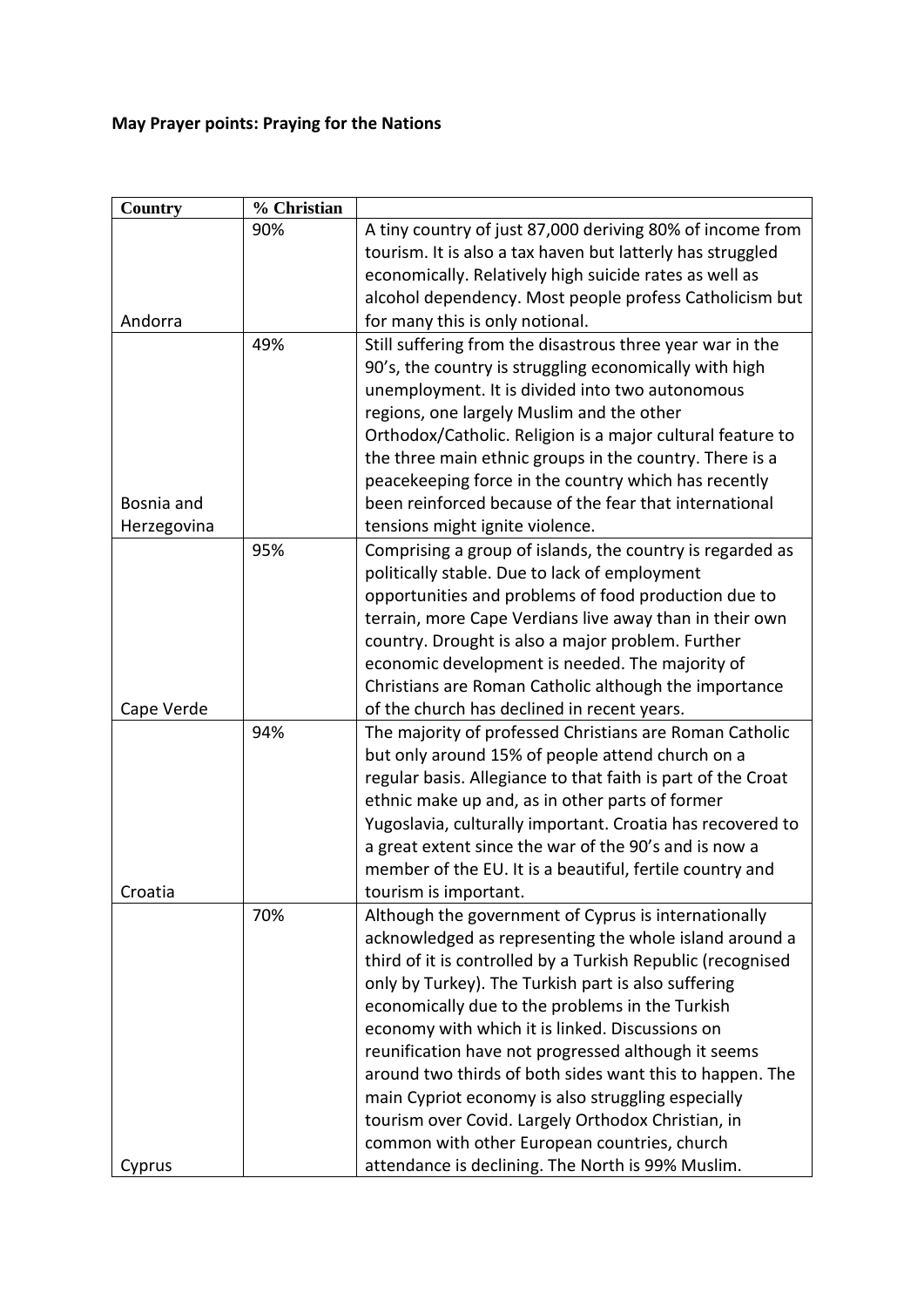|              | 36% | Occupied by Russia during and after the Second World       |
|--------------|-----|------------------------------------------------------------|
|              |     | War has lead to bitterness towards its larger neighbour.   |
|              |     | Many Russians were also resettled in Estonia during its    |
|              |     | occupation which lasted until 1991. Estonia now feels      |
|              |     |                                                            |
|              |     | threatened by Russia and is a NATO member which gives      |
|              |     | Russia cause for concern. Religions were not encouraged    |
|              |     | during the occupation and so generally observance is low   |
|              |     | and much professed Christianity is nominal. The country    |
|              |     | has experienced strong economic growth and is              |
| Estonia      |     | financially secure.                                        |
|              | 91% | Previously strongly religious, church attendance has       |
|              |     | declined sharply. This is a reflection of a wider Western  |
|              |     | societal problem but in Ireland many have been             |
|              |     | disillusioned following a number of well documented        |
|              |     | scandals involving the church. Economically, Ireland is    |
|              |     | now prospering with a big tech sector and a controversial  |
| Republic of  |     | tax regime to encourage investment but it is not that long |
| Ireland      |     | since the economy collapsed.                               |
|              | 6%  |                                                            |
|              |     | Another part of the former Yugoslavia and one which        |
|              |     | suffered enormously in the 90's with ethnic cleansing.     |
|              |     | The country has not recovered to the extent that Croatia   |
|              |     | has and remains poor with high unemployment. The           |
|              |     | majority of the country is Muslim and while there is       |
|              |     | freedom of religion there is some evidence of opposition   |
|              |     | to Christians. To avoid upsetting cultural sensitivities,  |
|              |     | Kosovo is one of the few countries that has an             |
| Kosovo       |     | instrumental anthem.                                       |
|              | 88% | A very prosperous, albeit tiny country. It is home to many |
|              |     | multi-national companies due to low tax rates and has      |
|              |     | had rules allowing for absolute secrecy in banks. Due to   |
|              |     | concerns over money laundering there has been some         |
|              |     |                                                            |
|              |     | reform. Historically a country of great faith, most people |
|              |     | still profess to be Christians although for many this is   |
| Lichtenstein |     | more cultural.                                             |
|              | 77% | Luxembourg has some similarities with Lichtenstein         |
|              |     | although is more open being a founder member of the        |
|              |     | EU. Religious observance is low and the high levels of     |
|              |     | wealth and consumption take priority for many people.      |
|              |     | The country has high levels of employment with many        |
| Luxembourg   |     | major companies headquartered there.                       |
|              | 96% | The place where St Paul was shipwrecked, Malta has a       |
|              |     | strong Christian heritage. The majority of people still    |
|              |     | worship on a regular basis, mostly Roman Catholic. The     |
|              |     | country is a landing place for many migrants from Africa.  |
|              |     |                                                            |
|              |     | It lacks basic resources of food and energy and so has to  |
|              |     | import these. There are also issues with water supply.     |
| Malta        |     | There are issues of corruption in government and these     |